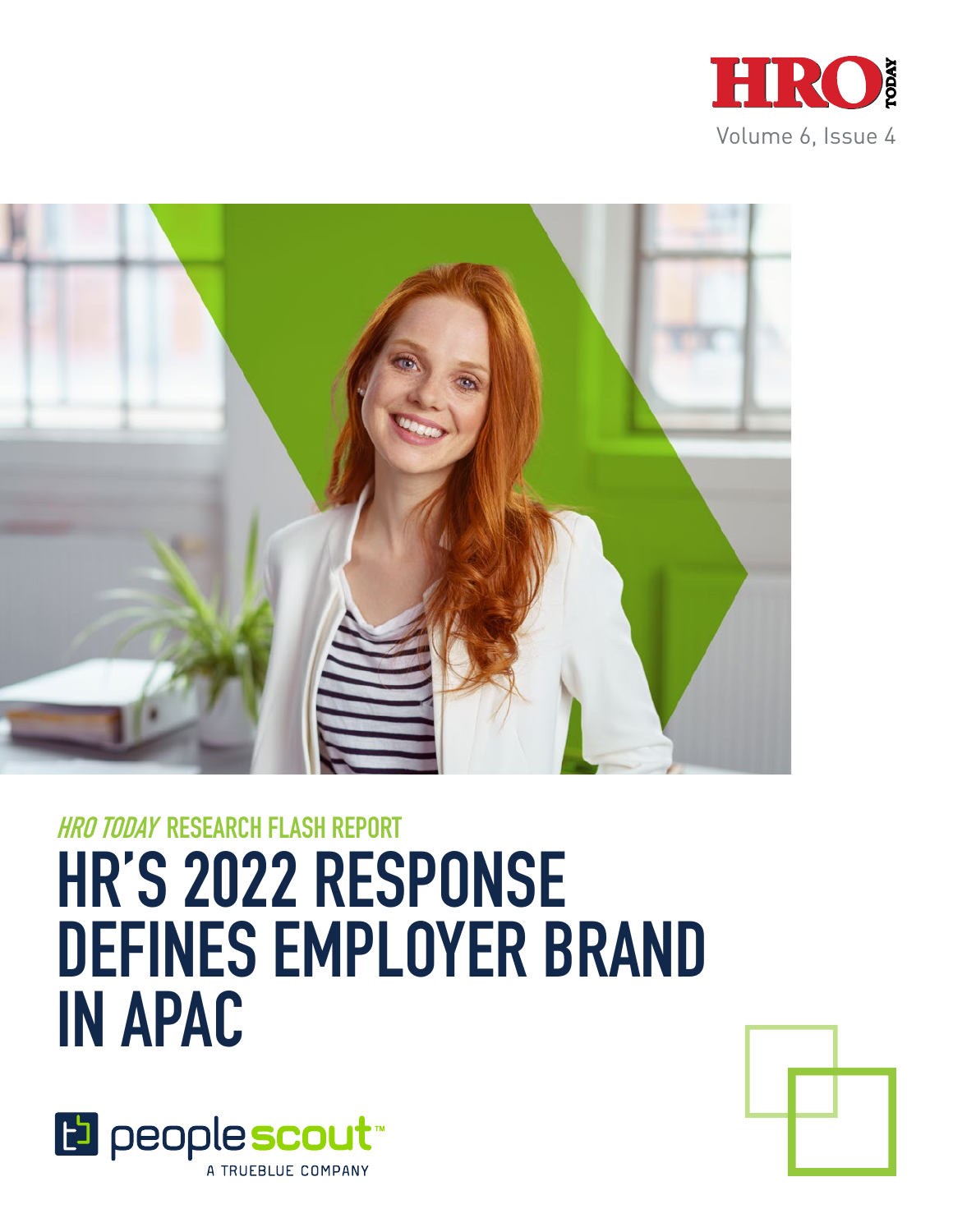# **HRO TODAY RESEARCH FLASH REPORT HR'S 2022 RESPONSE DEFINES EMPLOYER BRAND IN APAC**

*HRO Today* Flash Reports are a series of ongoing research initiatives that address today's topics of interest in the HR community. These reports are focused briefs that can be used to support business decisions and further discussion among industry practitioners and thought leaders. The markets served are North America, EMEA and APAC.

This report covers the APAC region and examines candidate experience measurement, employer brand practices and the impact of COVID-19 on employer branding. It also discusses how the importance of diversity and inclusion messaging in employer branding has changed over the last 12 months.

Where appropriate, findings from this year's study are compared with those from the 2021 report, which also addressed candidate experience and employer brand practices in the APAC region.

This report was sponsored by PeopleScout.

#### **Methodology**

The QuestionPro Audience panel was solicited to take part in a survey from January 3-7, 2022. There was a total of 50 study respondents, and all were at the manager level or above within their HR departments. Respondents were all employed within the APAC region.

The study respondents were screened to ensure that they were personally very familiar with their company's employer brand. The average size of respondents' organisations was 16,000 employees; there were no respondents from organisations with less than 500 employees. Because of the size and diversity of the region and small sample size, these results should be viewed as directional.

Those invited to take the survey were not aware of PeopleScout's sponsorship of this study.

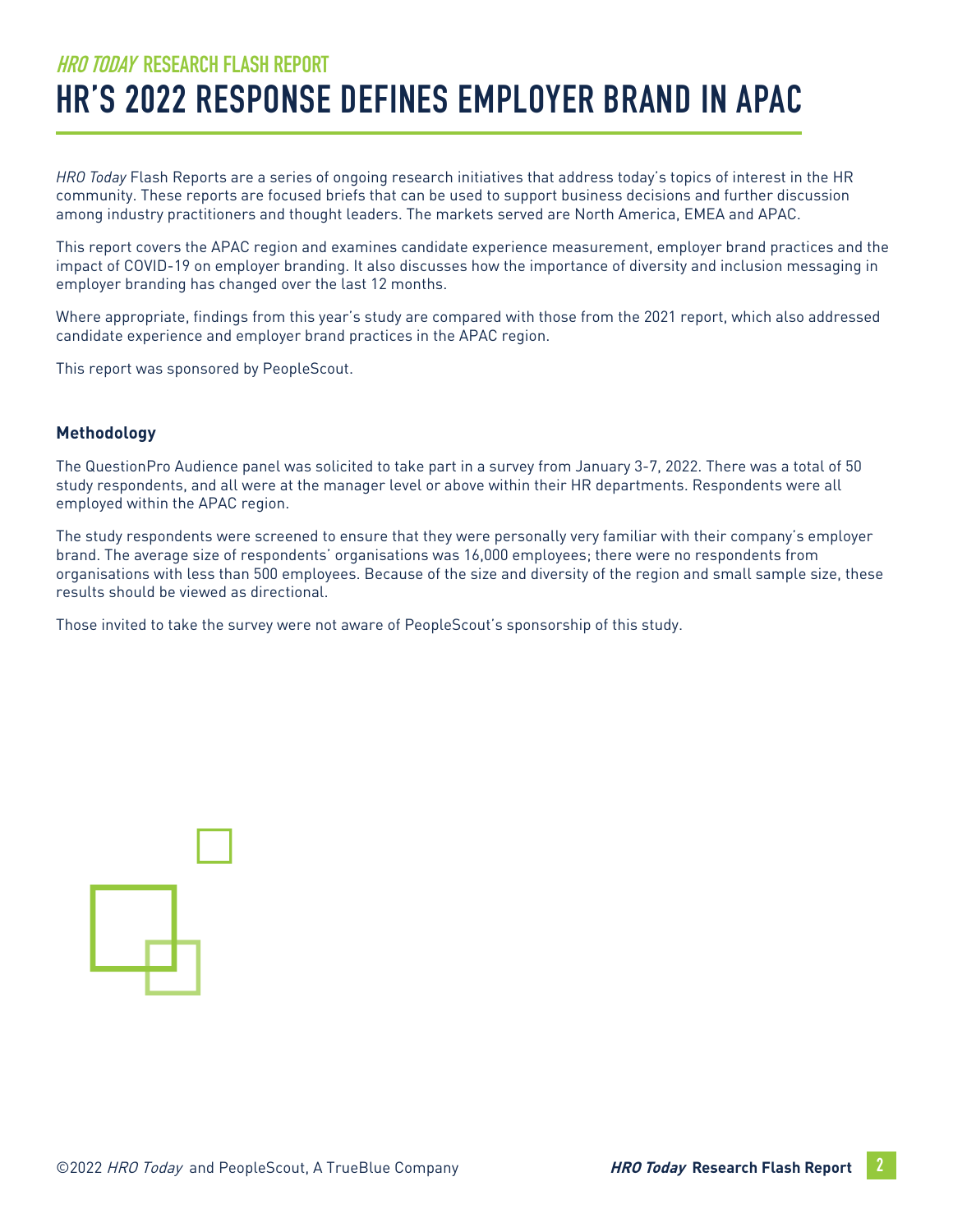# **INTRODUCTION**

Recruitment teams in APAC in early 2022 continue to face the same challenges they have for nearly two years. Accelerated by COVID-19 and the movement for racial justice, workplace changes that were expected to take years happened in months.

Today, virtually recruiting remote workers is the new norm for many. Internal mobility and upskilling programs are being built out, often for the first time. In many industries, recruiting came to a standstill as organisations scaled back hiring in early response to the pandemic, only to face unprecedented demand as companies began to restaff in anticipation of the pandemic subsiding. Diversity, equity and inclusion (DEI) are being treated with greater urgency and accountability in many industries<sup>1</sup>, with challenges unique to the APAC region.

But how have all these changes impacted the candidate experience? How will organisations refocus their employer brands to reflect new priorities? This report explores those questions and discusses the implications of the findings.

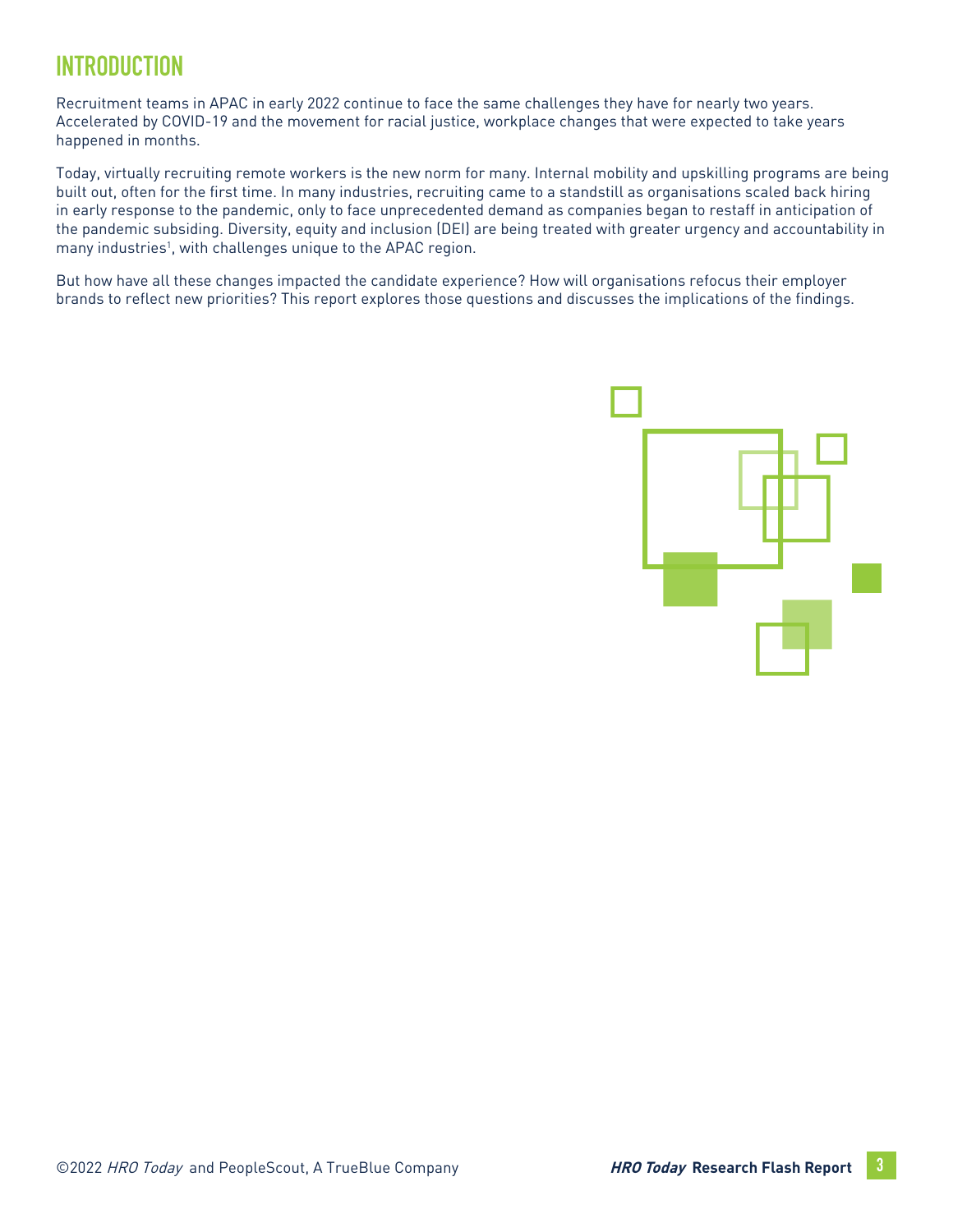### **CONCLUSIONS**

**While companies' overall assessment of their candidate experience acknowledges challenges, scores have improved since 2021.** The number of respondents claiming their organisation has a good or excellent candidate experience has remained steady at 84% from 2021 to 2022. However, in 2022, nearly twice as many respondents feel their candidate experience is excellent compared to 2021 (36% vs. 20%, respectively). Given how tight the labour market is in many industries, recruiters cannot afford to have a substandard candidate experience. The best candidates will move on, leaving organisations with poor or even mediocre candidate experience practices behind.

**The top three candidate experience challenges faced by employers** are monitoring social media to reinforce or correct employer brand perceptions, ensuring timeliness of the interview process and formally capturing candidate feedback. A lack of dedicated resources to monitor social sites not only leaves organisations vulnerable to misinformation but may also signal a lack of concern about how the company is perceived as an employer. Additionally, in a tight labour market, a lengthy recruitment process and poor candidate experience can thwart recruiting efforts and lead to losing top candidates. Finally, not capturing candidate feedback denies recruiters valuable information that can be used to improve processes and eliminate missteps that can lead to poor recruiting performance and high employee attrition.

**Employer value proposition (EVP) priorities cover a wide range of goals.** Every organisation has a unique EVP that attracts employees and anchors its company culture. The most widely held goal of an EVP is to reinforce company values, as indicated by 58% of respondents. But the range of goals were broad enough that seven of the nine areas examined were selected by over a third of respondents.

**Feedback about the recruiting experience remains sporadic, both to and from candidates.** In 2022, less than one-half (47%) of recruiters make it a practice to ask for feedback from candidates. Similarly, 47% of recruiters consistently provide feedback to candidates who were not extended an offer after face-to-face interviews, up substantially from 38% the prior year. Lack of feedback has a negative impact on recruitment; without capturing data, employers cannot construct an informed roadmap to a superior candidate experience. Offering feedback can create goodwill between the candidate and company, add a candidate to the silver-medalist talent pool and help avoid negative social media chatter. Given the tremendous surge in recruiting activity between the second half of 2020 and 2021, it's possible that recruiters may be too overwhelmed to take this final step in the process. Legal considerations often dictate what can be given as feedback, further complicating the issue.

**Many companies plan to revise their employer brand.** Forty-seven percent of study participants plan to review and update their employer brand in 2022. This re-examination comes as no surprise, as the last two years have led to considerable change and refocusing of business priorities. Today, these priorities often include responding to the worldwide pandemic as well as meeting the increased demand for workers in the midst of a talent shortage.

**Companies will continue to invest more in their employer brands.** Nearly three-quarters (71%) of participants anticipate a greater investment in their employer brands, up from 69% in 2021. Responding to the pandemic has given companies an opportunity to distinguish themselves as a great place to work.

**Companies continue to highlight their COVID-19 response in their employer brand.** Recruiters remain adamant about the importance of their employer brand as they continue to recover from the impact of the pandemic. More than threequarters (76%) of recruiters feel their employer brand is becoming more important in the long run. Companies' responses to the COVID-19 pandemic will have a long-term effect on their culture; reputation as a great place to work; and ability to attract, recruit and retain talent well into the future. Almost every study participant (96%) indicated that their company made an adjustment to their employer brand in response to the pandemic. The majority of employer brands showcased what the company did to protect its workforce.

**DEI has played a more significant role in employer branding over the last 12 months.** Over two-thirds (69%) of survey respondents plan to change their employer branding strategy to include DEI as a critical component of the message. Diversity and inclusion commitment is traditionally more limited in APAC due to cultural norms and geographic dispersion.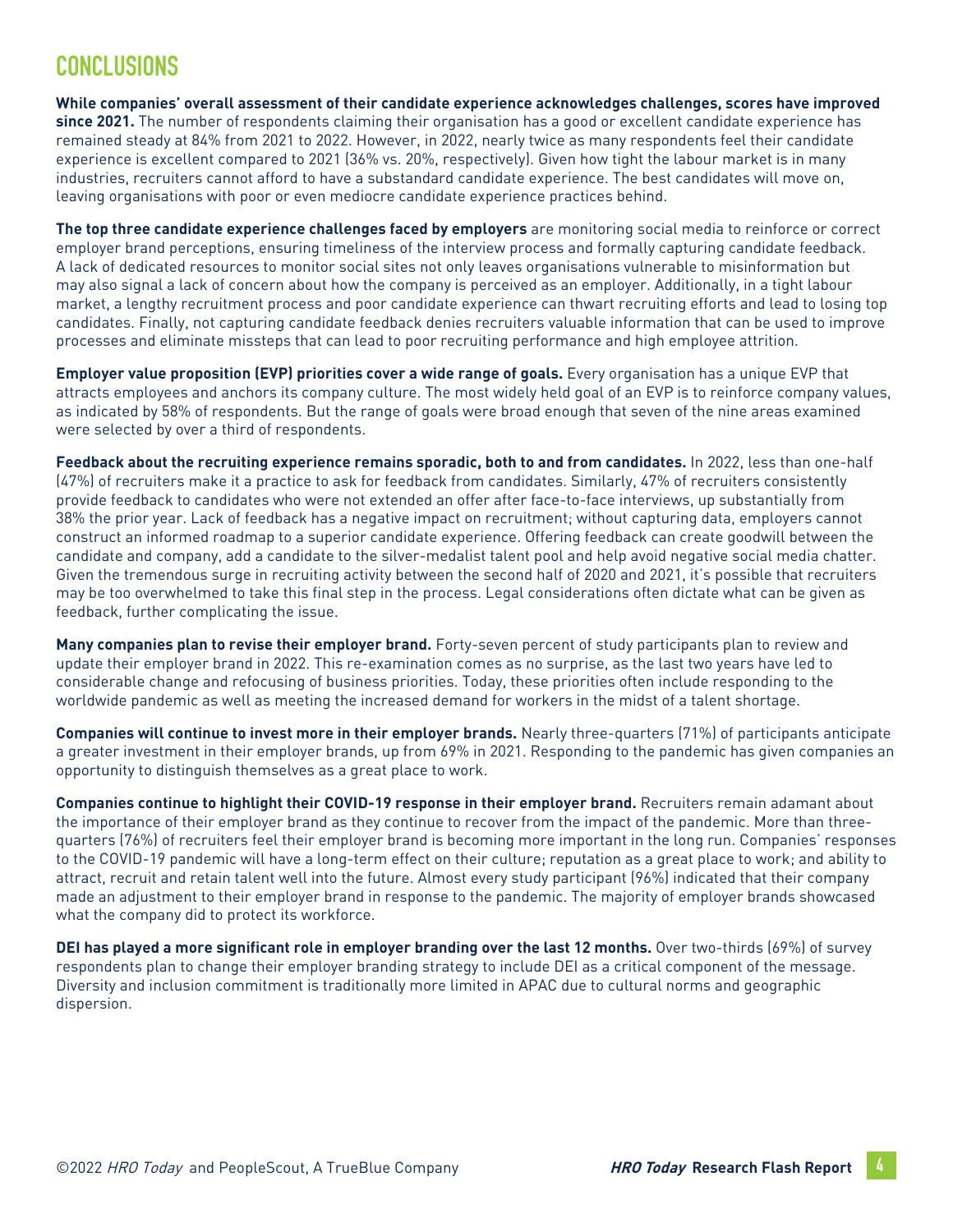# **DETAILED FINDINGS**

#### Rating of Company's Candidate Experience

*On a scale of 1 to 5, how would you rate your company's candidate experience?*

Study respondents were asked to rate their company's candidate experience on a five-point Likert scale, ranging from 1 (very poor) to 5 (excellent). In 2022, 84% of respondents feel they have a good or excellent candidate experience, the same as in 2021. Just over one-third (36%) feel their candidate experience is excellent—nearly double the 20% result in 2021. This may indicate a greater focus on providing an excellent candidate experience among a section of companies.

But there may be a disconnect between a company's selfreported candidate experience scores and actions taken as a result. Recent research from The Talent Board showcased the gap between what organisations know about candidate experience and what they practice. For instance, a whopping



91% of employers believe candidate experience impacts quality of hire, but 42% still do not evaluate candidate experience.<sup>2</sup>

Given the high worker demand in the region, measuring candidate experience is more paramount than ever. After the pandemic's initial blow to the job market in 2020, hiring increased dramatically in 2021. Four out of 10 employers in Asia-Pacific say they planned to increase headcount by 10% in 2021, with the average pay raise for the region being 4.6%. This means candidate experience will need to improve to address the increased demand for workers.3

#### RATING OF COMPANY'S CANDIDATE EXPERIENCE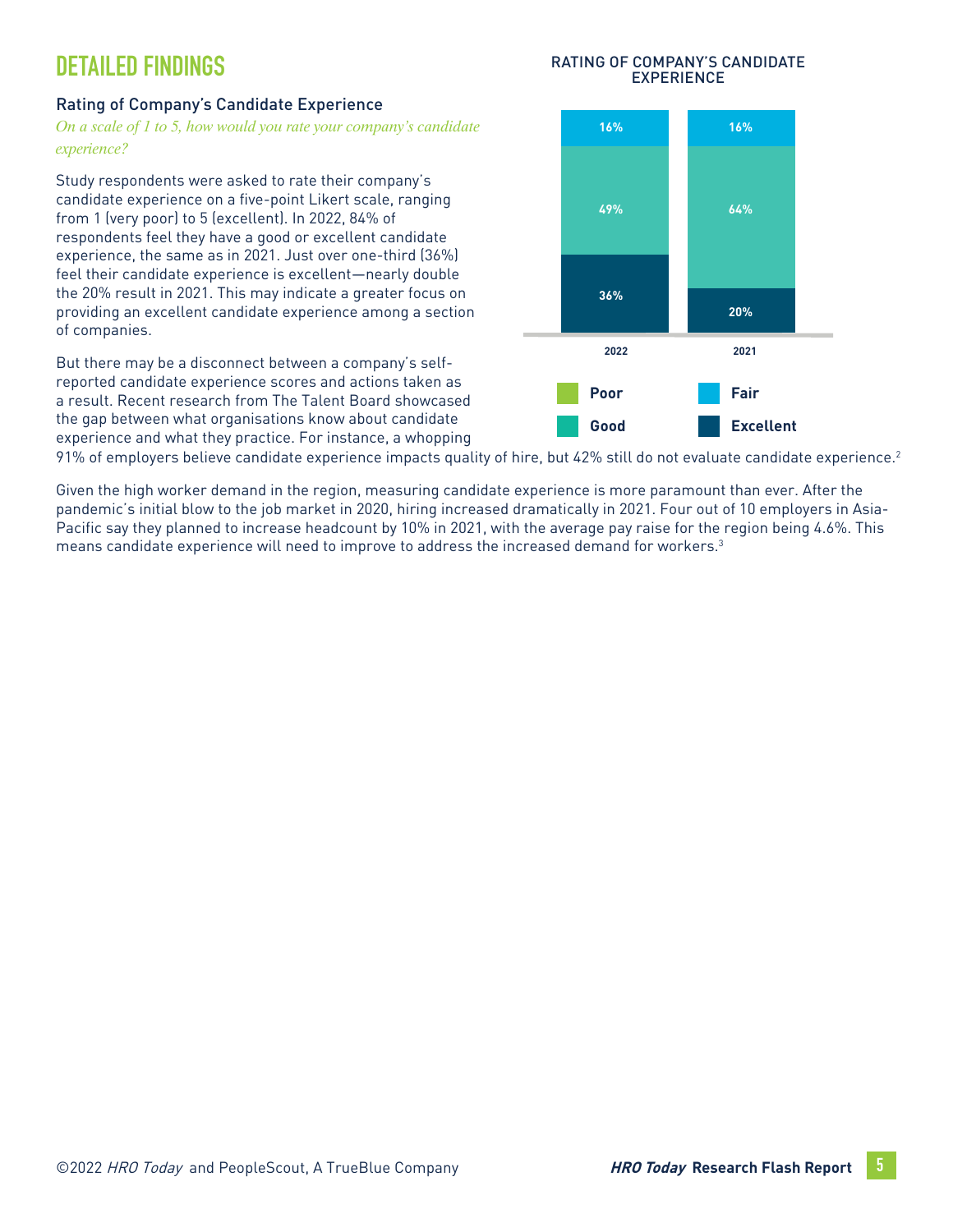#### Challenges with Candidate Experience

*What are your greatest challenges with your candidate experience? Please select the top three.* 

Study participants were asked to select the top three challenges they face with their candidate experience out of 14 options.

The most commonly selected challenge in 2022 is insufficient monitoring of social media sites to reinforce or correct employer brand perceptions (38%). Nearly twice as many respondents selected this area as in 2021. Social media is most effective when it's a two-way interaction. Misperceptions about a company can become fact when not addressed, and a lack of response can be perceived as a lack of concern about how candidates and employees perceive a company as a place to work.

The second greatest challenge is the timeliness of the interview process, as selected by 31%. This component of the candidate experience includes scheduling interviews, extending offers and negotiating contracts. In today's recruitment landscape, the most qualified candidates tend to receive offers quickly, so the more concise and focused the interview process, the better the chances recruiters have of candidates accepting their offers. Additionally, long delays and inefficiencies can negatively impact job seekers' perception of the company.

Areas related to candidate feedback were also a great challenge for many. Over a quarter (27%) cited no formal way to capture candidate feedback and 24% claimed a lack of candidate feedback. Given that there is nearly 24/7 access to candidates through smartphones, lack of candidate feedback is mostly an issue of recruiters' own creation. In the APAC region in 2020, the smartphone adoption rate reached 68% and is expected to increase to 83% by 2025.4



#### CHALLENGES WITH CANDIDATE EXPERIENCE

**2022 2021**

Onboarding practices in need of improvement Lack of notification providing candidate application status Lack of candidate feedback Job descriptions that are incomplete or inaccurate Lengthy process to complete applications Sourcing personalisation used to address each candidate Timeliness of candidate feedback Positive candidate experience not considered a priority Mobile-friendly communication not being optimised Employer brand is not compelling Limited or no hiring manager contact after position acceptance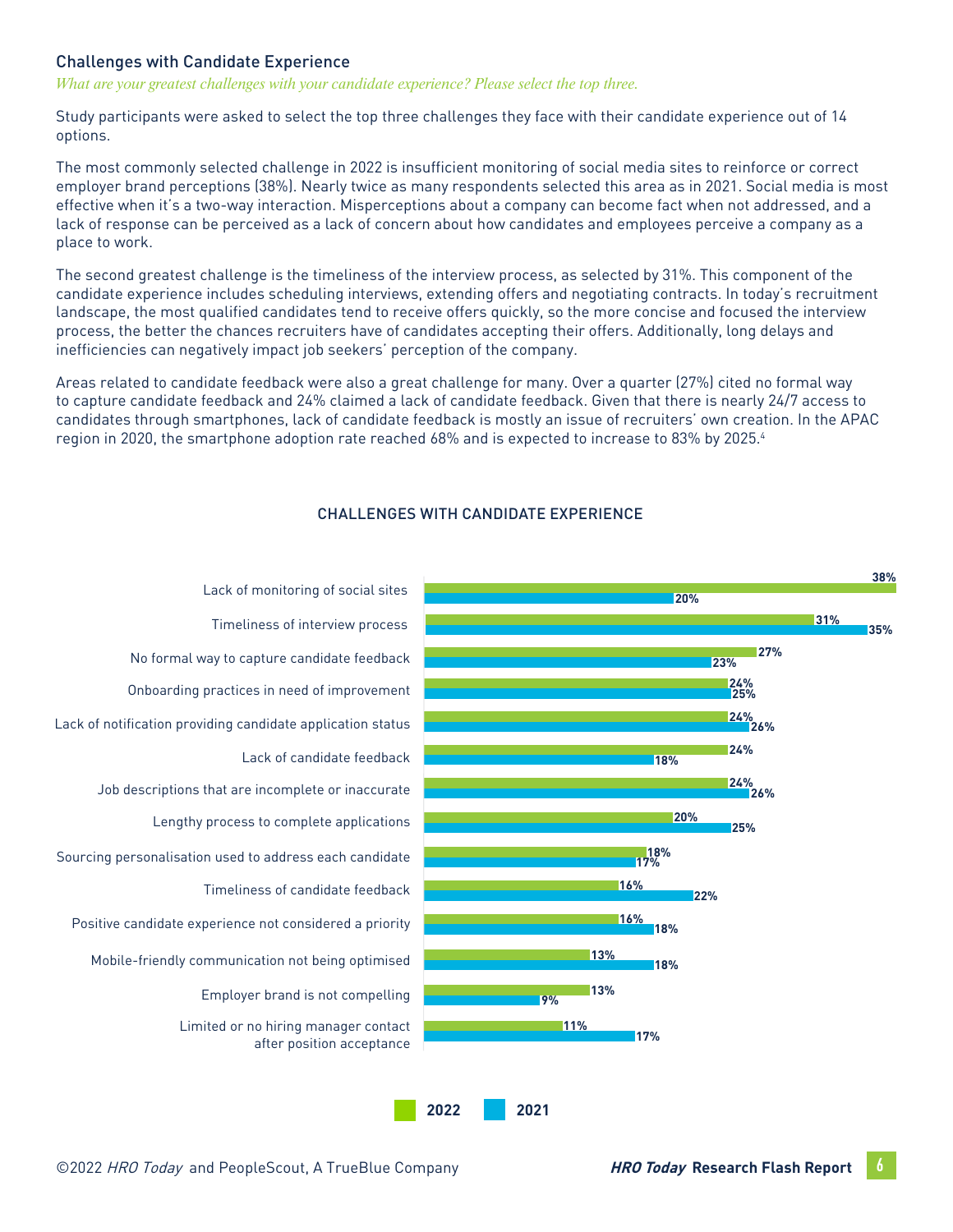#### Priorities with the Employer Value Proposition

#### *What are the priorities of your EVP? Please select all that all that apply.*

Respondents were asked to identify all the priorities of their employer value proposition. Overall, these priorities cover a wide range of goals, with seven of the nine examined in this analysis selected by at least one-third of respondents.

The most widely held priority of an EVP is to reinforce company values, as indicated by 58% of respondents. Company values can shape and unite an entire organisation by guiding the responses and actions that are expected of everyone representing the company. Values anchor company culture. More importantly, they represent what a company is willing to offer its employees in return for their best work. Part of that includes obvious things like pay, benefits and job security but EVP is also so much more than that. Do employees find meaning in their work? Can they see how it connects to the bigger corporate strategy? Are they valued and appreciated?<sup>5</sup>

In Japan, examples of common company values reflect the Japanese society: empathy and positive behaviour towards others, punctuality, cooperation, and respect.<sup>6</sup> Other examples of company values around the world include loyalty, honesty, and innovation.

Employee health and well-being was another top EVP priority selected by at least one-half (53%) of respondents. The worldwide COVID-19 pandemic has now exceeded two years in much of the world, particularly the APAC region. Companies will be evaluated as a place to work by current and potential employees, customers and partners based on how they addressed worker needs during the pandemic. Those needs include personal safety, financial security and alternative work arrangements.



#### PRIORITIES OF YOUR EVP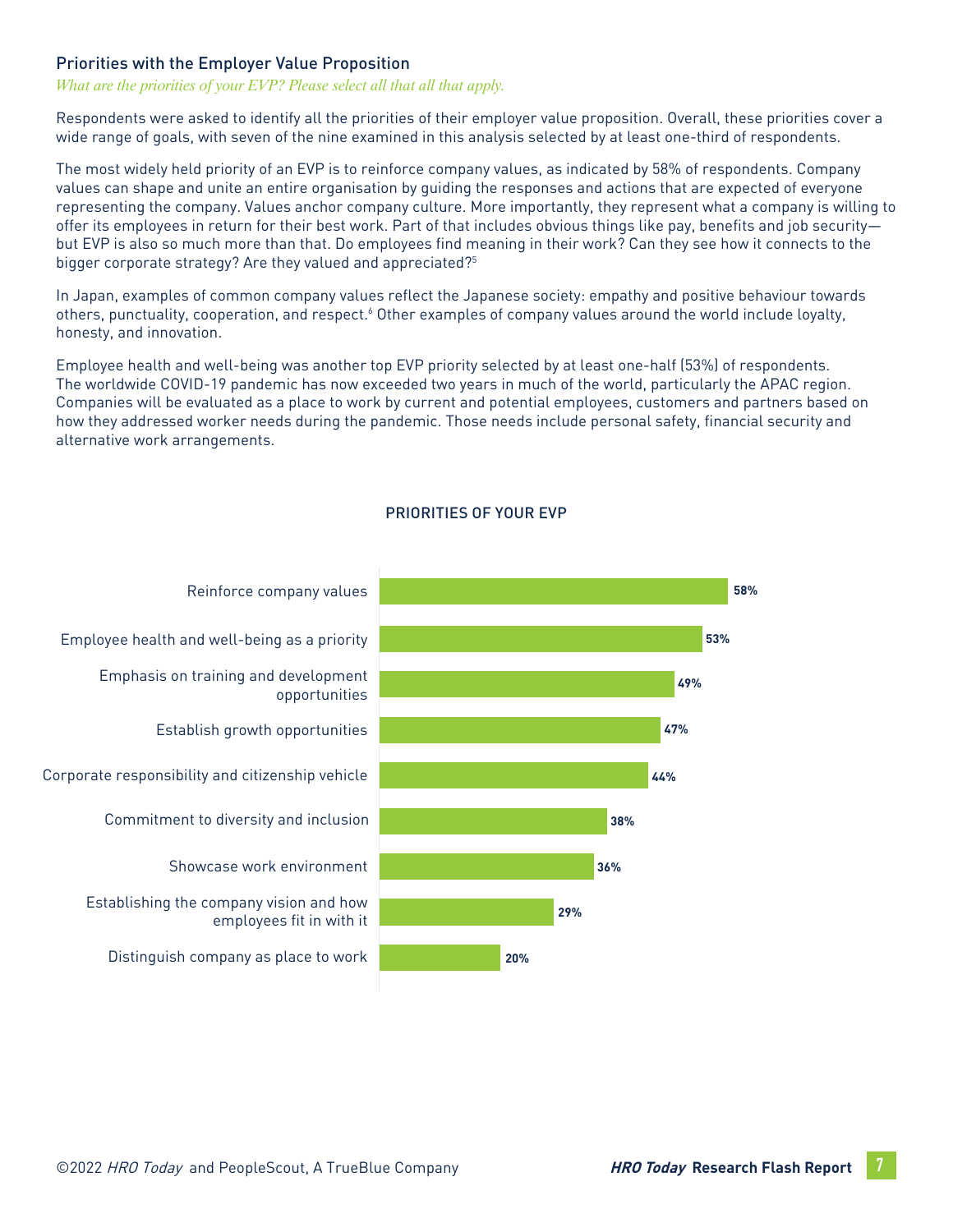# **MEASURING CANDIDATE EXPERIENCE**

#### Candidate Feedback on Recruitment Experience

#### *How often do you ask candidates to give feedback on their recruitment experience?*

Respondents were asked how often they ask candidates to give feedback on their recruitment experience. In 2022, 47% of respondents consistently ask candidates to give feedback, about the same as in 2021. Conversely, less than one-in-ten (9%) do not ask candidates to give feedback, also about the same as in 2021.

Asking for a candidate's opinion on the recruitment process inevitably gives hiring teams insight into key areas that can be improved. Eliciting feedback from candidates at crucial stages of the hiring process can reveal the strengths and weaknesses of that process, which is the first step toward improving it.7 Providing the opportunity to give feedback may even improve a candidate's perception of the experience by giving them a voice.

HR leaders recommend two key stages in which to set up candidate touchpoints. After candidates have applied, send them a short survey about the application experience. This feedback solicitation should be conducted immediately after the application experience while it is still top of mind and before a candidate knows if they will progress to the interview process. Organisations should also solicit feedback to evaluate hiring manager performance at each stage of the process. The candidate feedback may show that the breakdown in communication lies with a certain hiring manager.



#### FREQUENCY OF MEASURING CANDIDATE EXPERIENCE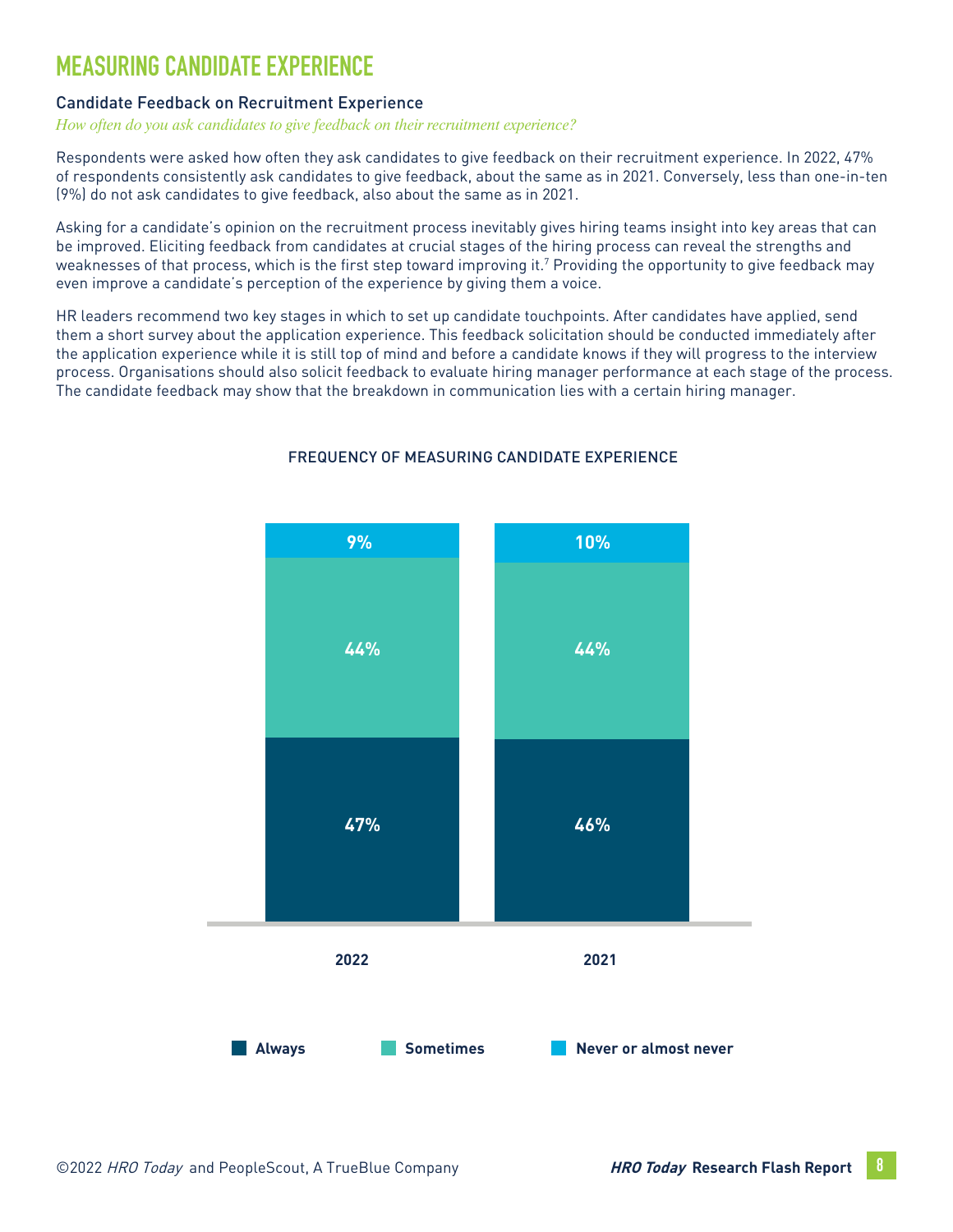#### Candidate Feedback after Face-to-Face Interviews

#### *How often do you give feedback to candidates you reject after face-to-face interviews/assessments?*

Study participants were asked if they give feedback to candidates they reject after face-to-face interviews. Giving feedback appears to be very situational. In 2022, just under one-half (47%) make it a practice to give feedback, up substantially from 38% in 2021.

There are several good reasons to answer inquiries from rejected interviewees. First and foremost, it can create goodwill between the candidate and the company. These days, social media serves as a megaphone where applicants can share their reactions to how they were treated. Leave them in the dark after they've worked hard to shine at an interview, and an employer may have to battle criticism about their company on social media. To avoid this scenario, organisations should provide constructive feedback and develop mutual respect between the candidate and the company.

Creating a positive link also populates your pipeline with future hires. Employers should consider giving feedback only to interviewees who finish in second, third or fourth place. Beyond that is mostly negative commentary, which may have legal implications. Further, not all interviewed applicants will ask for personalised insights, which would reduce the amount of feedback required.<sup>8</sup>



#### CANDIDATE FEEDBACK AFTER FACE-TO-FACE INTERVIEWS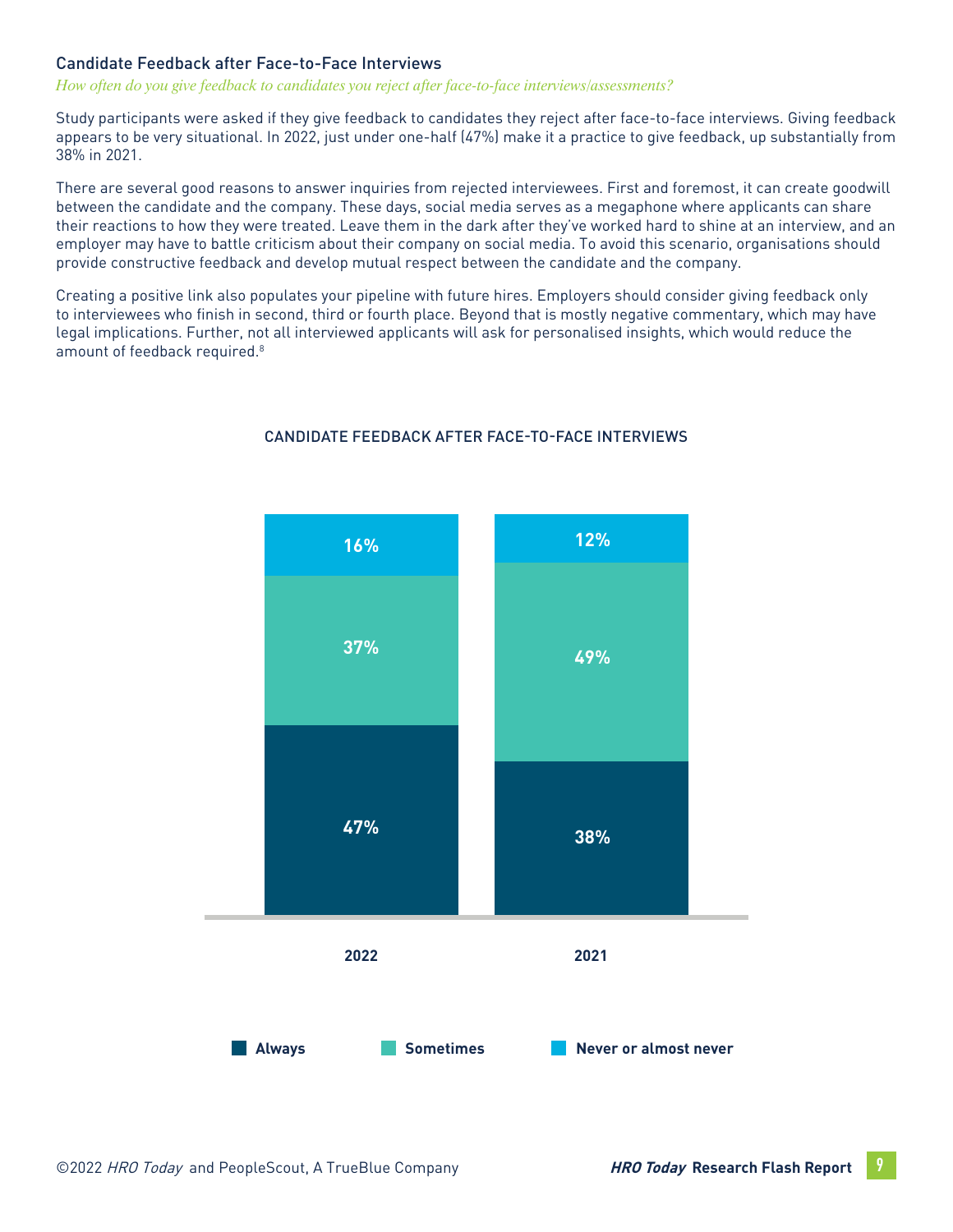#### Plans for Employer Brand

*Which of the following are part of your plans to improve your employer brand? Please select all that apply.* 

Study participants were asked to identify their focus areas to elevate their employer brand out of a list of 15 factors.

The most anticipated strategy to boost employer brand is to review and update the EVP, as selected by 47% of study participants. It is not surprising that this is a key part of organisations' plans this year. It is likely that many companies' EVPs created prior to COVID-19 no longer prove practical or accurate after the pandemic. Companies need to update their EVPs to highlight all of the benefits that emerged during the pandemic so they can develop the interest of job seekers.

"The Great Resignation" is impacting parts of APAC, as it is in other regions of the world. Employees now demand greater flexibility and more defined purpose, so new approaches are required to attract and retain talent. A strong EVP can help retain workers; people leaving jobs voluntarily might reconsider their decision when the company's EVP is compelling.9

Employee recognition programs were the second-most frequently selected focus area to improve employer brand. Many employees are still working remotely, and nearly two-thirds (64%) say employee recognition and appreciation is even more important while working from home. Working remotely can be isolating for many, as normal day-to-day interaction and pleasantries are often lacking. Many employees have also struggled with achieving work-life balance. As a result, showing appreciation and recognition for employees is perhaps more important than ever.

Lastly, in 2022, 38% of HR leaders intend to consistently monitor employer review sites as part of their plans to improve their employer brand, about the same percentage as in 2021 (36%). Examples of common review sites include Glassdoor, Indeed and SEEK. While there are many other platforms providing employer reviews in different regions or niches, companies should strive to monitor employer scores across all sites and develop a strategy and plan of action to address comments and reviews. Responding to both positive and negative reviews should be a tactic used to own the conversation.



#### PLANS TO IMPROVE EMPLOYER BRAND

©2022 HRO Today and PeopleScout, A TrueBlue Company **HRO Today Research Flash Report 10**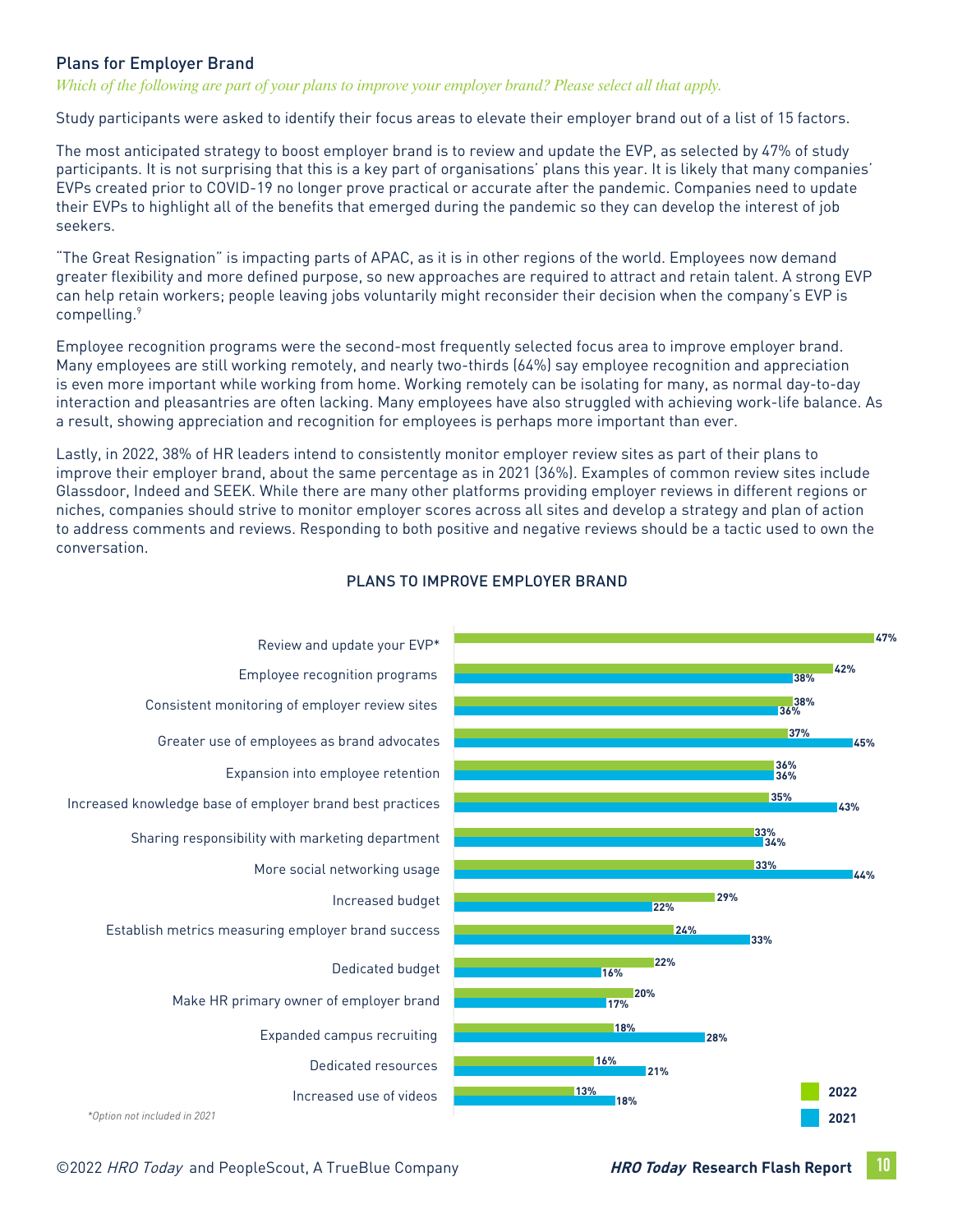#### Anticipated Investment in Employer Brand

#### *How do you anticipate the investment in your employer brand will change 24 months from now?*

Companies will continue to invest in their employer brands. Nearly three-quarters (71%) of survey respondents anticipate a greater investment, similar to 69% in 2021. Furthermore, over one-quarter of HR leaders (27%) plan to invest significantly more in their employer brand this year, up nine percentage points over 2021 and suggesting a year-over-year increase in employer brand investment.

Finally, 27% plan no change in their anticipated investment, either holding steady from prior increases or reacting to budget constraints as their companies cope with the pandemic.



#### ANTICIPATED INVESTMENT IN EMPLOYER BRAND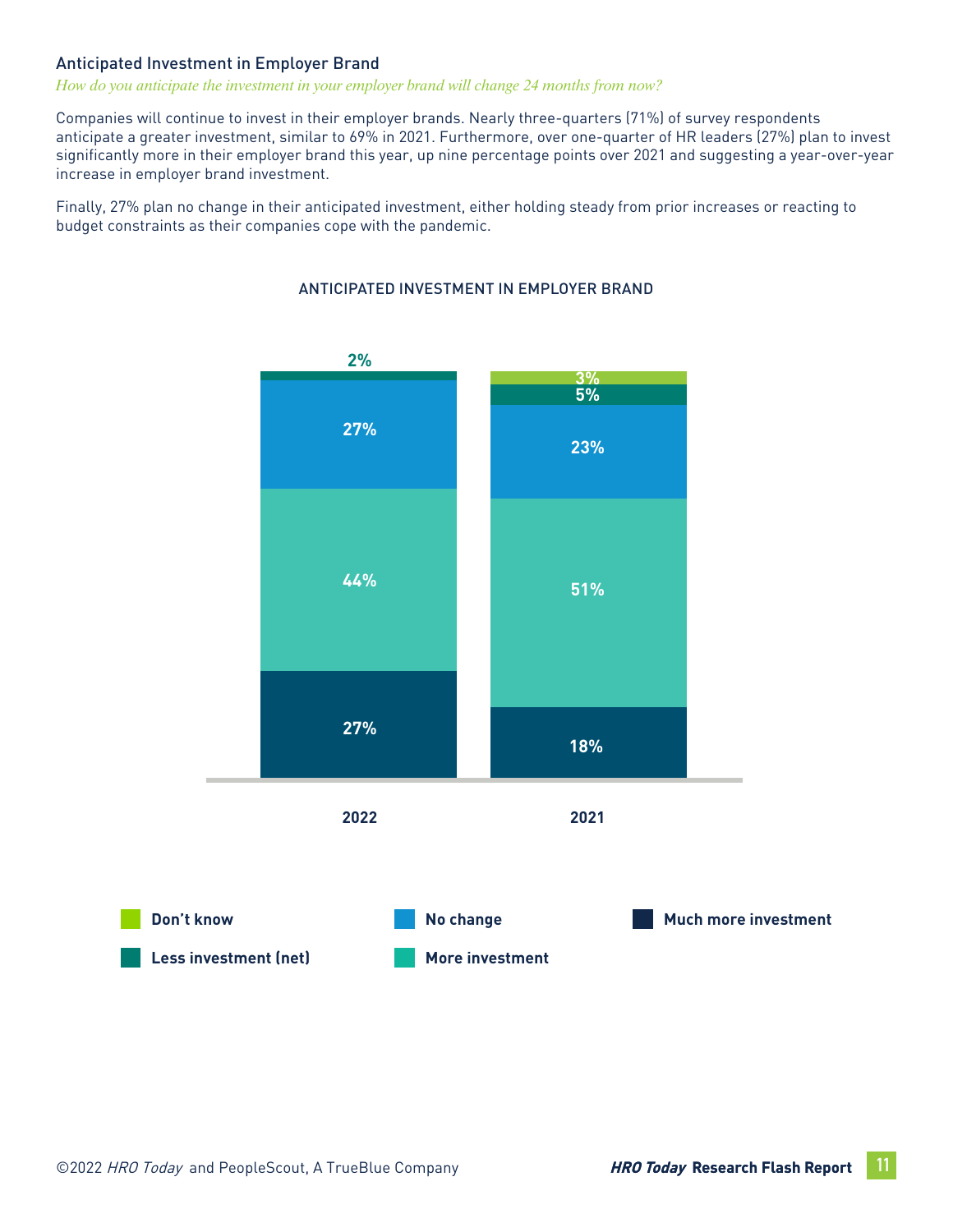# **EFFECT OF COVID-19 PANDEMIC ON EMPLOYER BRAND**

#### Long-Term Impact on Importance of Employer Brand

*What will the long-term impact on the importance of the employer brand be given the COVID-19 pandemic?* 

Over three-quarters (76%) of study respondents felt their employer brand is going to become more important in the long term given the pandemic, continuing the trend reported in 2021. How companies have responded to the pandemic will have a lasting effect on their culture, reputation, and ability to attract, recruit, and retain talent today and in the future. Today's job seekers are looking at how organisations responded to the COVID-19 crisis and supported their employees through the turbulence of the past two years.

An employer's actions during the pandemic indicate to candidates not only what the employee experience might be like, but also provide a window into the organisation's values. Job seekers will examine a company's COVID-19 policies to assess the accuracy of its brand and EVP. These policies include decisions about who was furloughed or temporarily laid off, how employee financial well-being was balanced with that of the organisation, how companies ensured employees' health and safety, and how employers supported remote employees while keeping them engaged and productive.<sup>10</sup>



#### EFFECT OF COVID-19 PANDEMIC ON EMPLOYER BRAND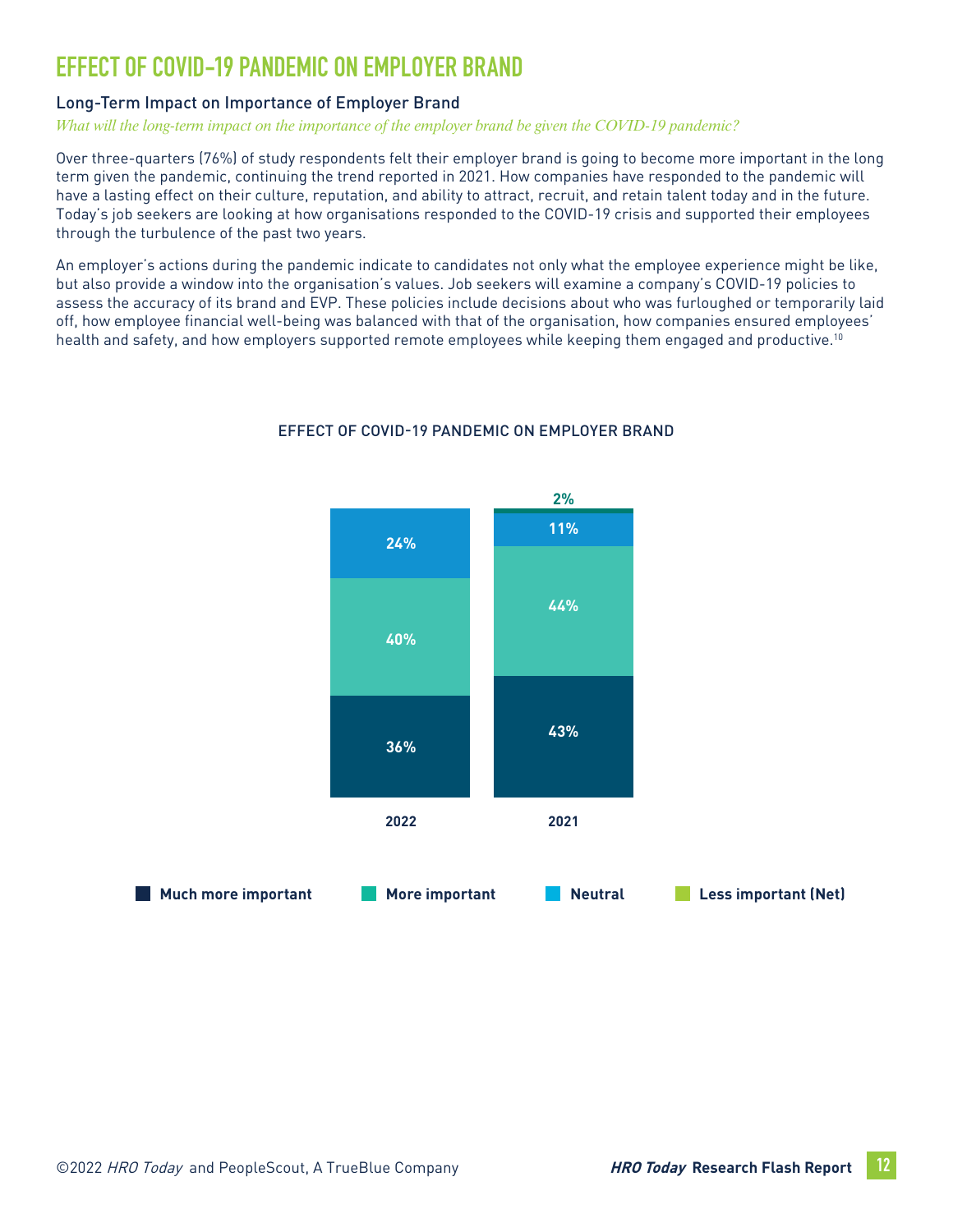#### Ways Companies Have Adjusted Employer Brand

#### *In what ways has your company adjusted its employer brand in response to the COVID-19 pandemic?*

Respondents were asked to select all the ways their company has adjusted their employer brand in response to the pandemic. Just under one-half (49%) of respondents indicated that they have placed a greater emphasis on employer brand, while only 20% have decreased their focus on employer brand. Additionally, the pandemic drove changes to employer brand and shined a spotlight on it. Almost every respondent (96%) made an adjustment of some kind, with over two-thirds (69%) actively promoting the ways the company has protected employees during the pandemic.

Well into the fourth quarter of 2021, organisations continued measures designed to protect employees from potential infection, particularly with the spread of the Omicron variant. Working from home, rotating employees at the office, social distancing and numerous sanitation practices have been put into place to protect employees. Highlighting these practices is a key element of how companies convey that they care for their employees in their branding efforts.

Those who have adjusted employer brand most often focused internally, with more emphasis on strengthening the employer brand among the current workforce, according to 49% of respondents. Messages of reassurance and company priorities as they pertain to the welfare of employees have been more prevalently incorporated into the employer brand.



#### WAYS COMPANIES HAVE ADJUSTED EMPLOYER BRAND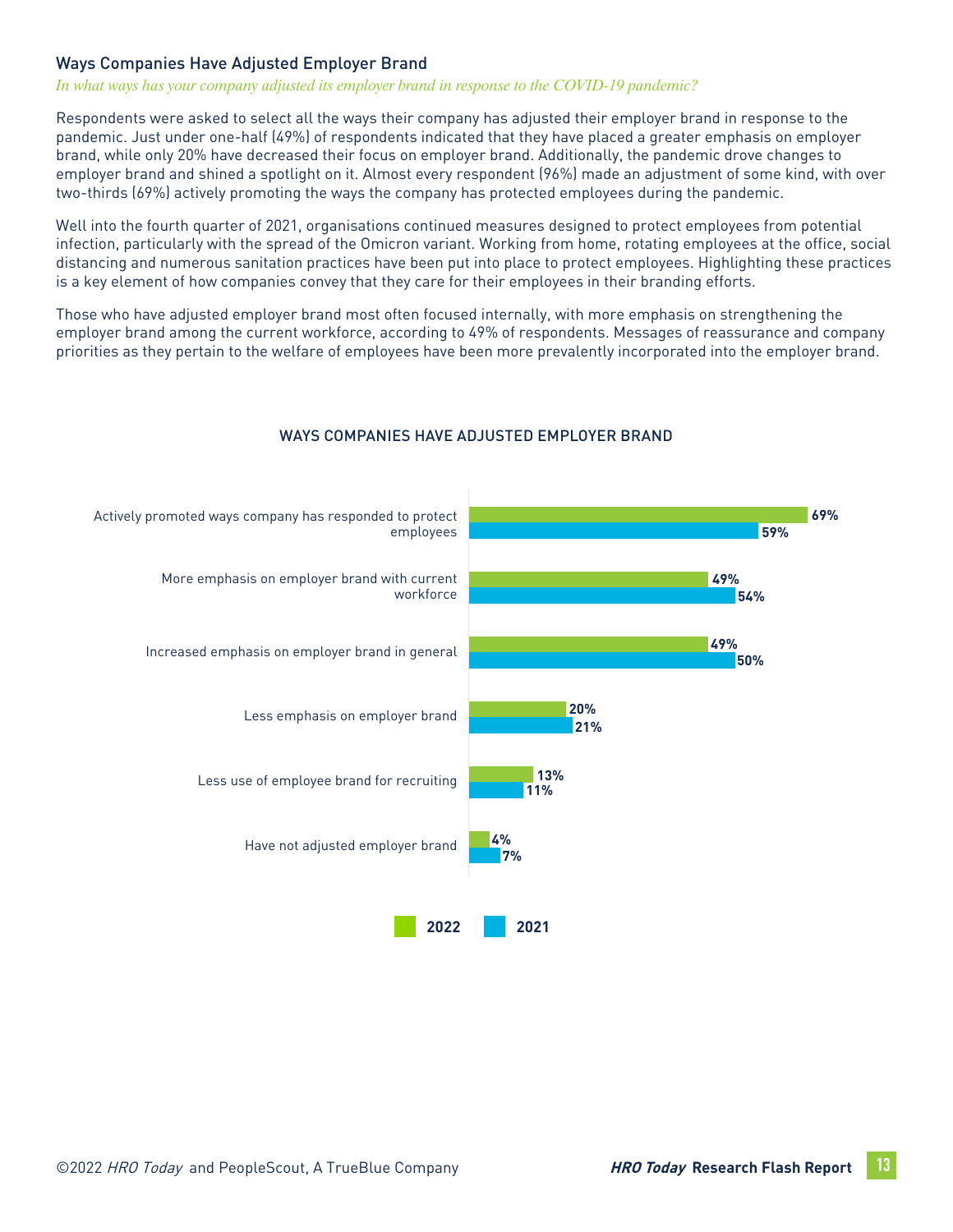#### How the Importance of Diversity and Inclusion Messaging has Changed

*How has the importance of diversity and inclusion messaging changed as part of your employer brand over the last 12 months?*

Most study respondents (69%) indicated that the importance of addressing DEI in employer brand messaging increased over the last 12 months, with the remainder stating no change. While the demand for greater emphasis around DEI was heard loudest in the United States in 2021, the call still resonated around the world, though the APAC region has been slower to adapt to it.

There are many reasons why progress in DEI in the APAC region has been limited. APAC is a complex region, but a deep dive into the data reveals progress in different countries and shows a willingness to be part of the solution.11

Compared to other regions where racial mixes are more common, most APAC countries are dominated by a single race, providing fewer opportunities to practice inclusion. As a result, equality remains a less familiar topic and is perceived as less important in APAC, and there is a greater emphasis on maintaining traditional values.12

Further, there are unique challenges when it comes to recruiting gender diverse talent in APAC because of the sentiment around women in the workforce. While employers have made great strides in bringing more women into the workforce, in some cultures, women are still expected to have a more "relaxed" career (if they have a career at all) due to an expectation that they should be a family caretaker first and foremost. This can dissuade some women from beginning a career in finance or sales, for example, and instead seek out jobs that are perceived as less demanding, which can limit the diversity of the talent pool.<sup>13</sup>



#### HOW THE IMPORTANCE OF DIVERSITY AND INCLUSION MESSAGING HAS CHANGED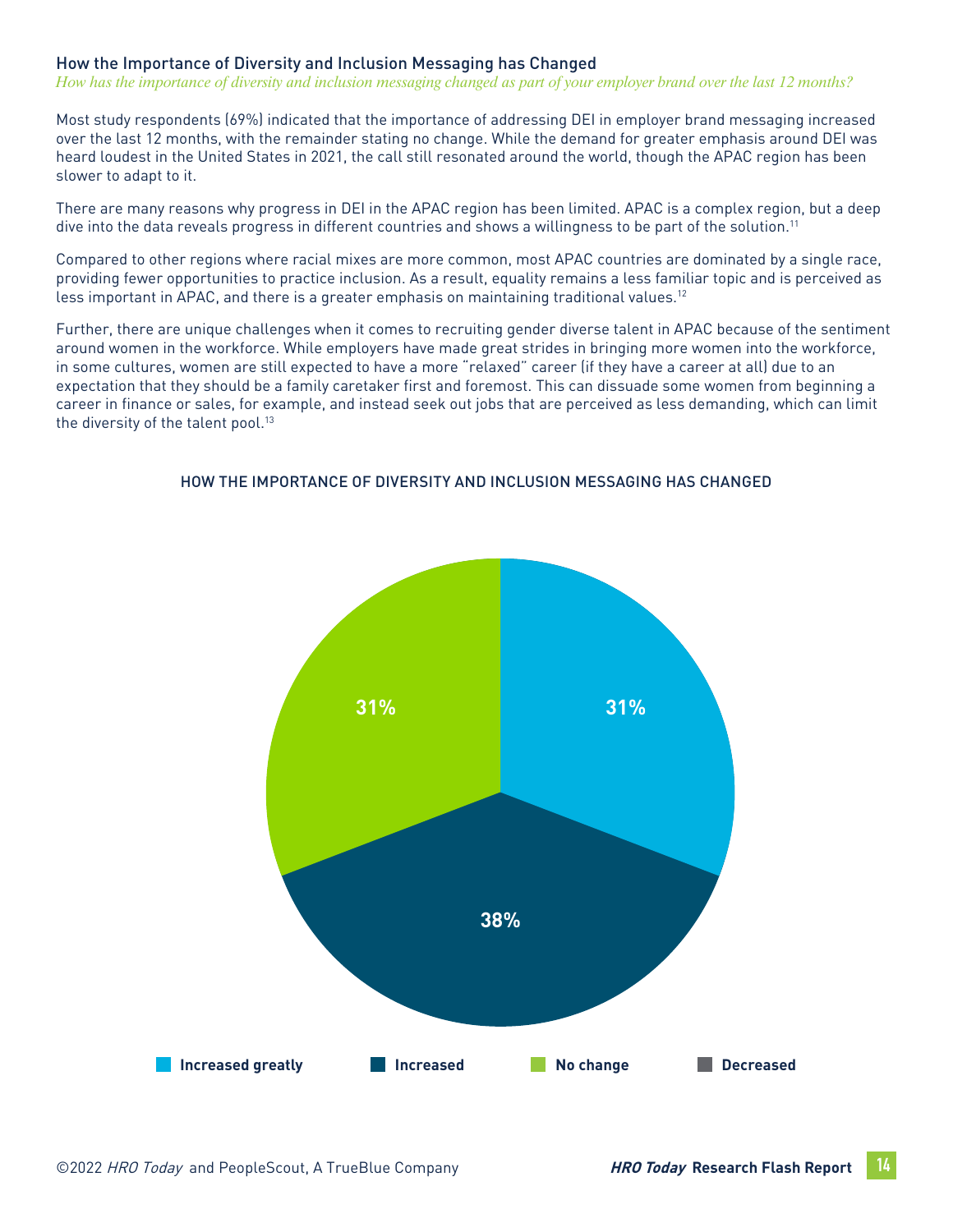# **NOTES**

- Lewis, Greg. "6 Recruiting Trends That Will Shape 2021," LinkedIn, 21 October 2020. <https://www.linkedin.com/business/talent/blog/talent-strategy/future-of-recruiting> **1.**
- "2021 Candidate Experience Benchmark," The Talent Board, accessed January 11, 2022. <https://www.thetalentboard.org/> **2.**
- Ong, Yunita Ong, "APAC hiring to pick up in 2021," LinkedIn News December 2021. <https://www.linkedin.com/news/story/apac-hiring-to-pick-up-in-2021-5002300/> **3.**
- "Adoption Rate of Smartphones in the Asia-Pacific," Statista, August 1, 2021. <https://www.statista.com/statistics/1128693/apac-smartphone-adoption-rate/> **4.**
- O'Brien, John. "Leveraging an Employee Value Proposition Strategy," BI Worldwide, 2021. **5.** <https://bit.ly/3tmM0WA>
- Ritwik, Rathore. "The Influence of Japanese Values on its Business Culture," International Journal of Advance Research, Ideas, and Innovations in Technology, 2018. <https://www.ijariit.com/manuscripts/v4i1/V4I1-1301.pdf> **6.**
- Maurer, Roy. "Feedback to and from Candidates Will Improve Your Hiring Process," SHRM, 12 January 2018. <https://www.shrm.org/resourcesandtools/hr-topics/talent-acquisition/pages/feedback-candidates-improve-hiring-process.aspx> **7.**
- Swartz, Mark. "Should you give a candidate feedback after rejecting them?" Monster, Accessed 17 July 2021. <https://hiring.monster.ca/employer-resources/recruiting-strategies/screening-job-candidates/give-candidate-feedback-ca/> **8.**
- "What Does a Good EVP Look Like in a Post-COVID World?" Comparably, October 18, 2021. <https://www.comparably.com/news/what-does-an-good-evp-look-like-in-a-post-covid-world/> **9.**
- Baker, Mary. "HR's COVID-19 Response Defines Employer Brand," Gartner, 15 June 2020. **10.** <https://www.gartner.com/smarterwithgartner/hrs-covid-19-response-defines-employer-brand/>
- 11. Smittinet, Well and Beer, Chris. "The DEI divide: How inclusion and equity lag behind diversity in APAC," Think with Google, March 2021. [https://www.thinkwithgoogle.com/intl/en-apac/future-of-marketing/management-and-culture/how-inclusion-and-equity-lag-behind](https://www.thinkwithgoogle.com/intl/en-apac/future-of-marketing/management-and-culture/how-inclusion-and-equity-lag-behind-diversity-in-apac/)[diversity-in-apac/](https://www.thinkwithgoogle.com/intl/en-apac/future-of-marketing/management-and-culture/how-inclusion-and-equity-lag-behind-diversity-in-apac/)
- Chan, Joyce. "Recruitment Marketing in APAC: What's Different and What's the Same?" Rally, Accessed January 11, **12.**2022. [https://rallyrecruitmentmarketing.com/2021/02/7-recruitment-marketing-strategies-in-asia-apac/](https://rallyrecruitmentmarketing.com/2021/02/7-recruitment-marketing-strategies-in-asia-apac/
)